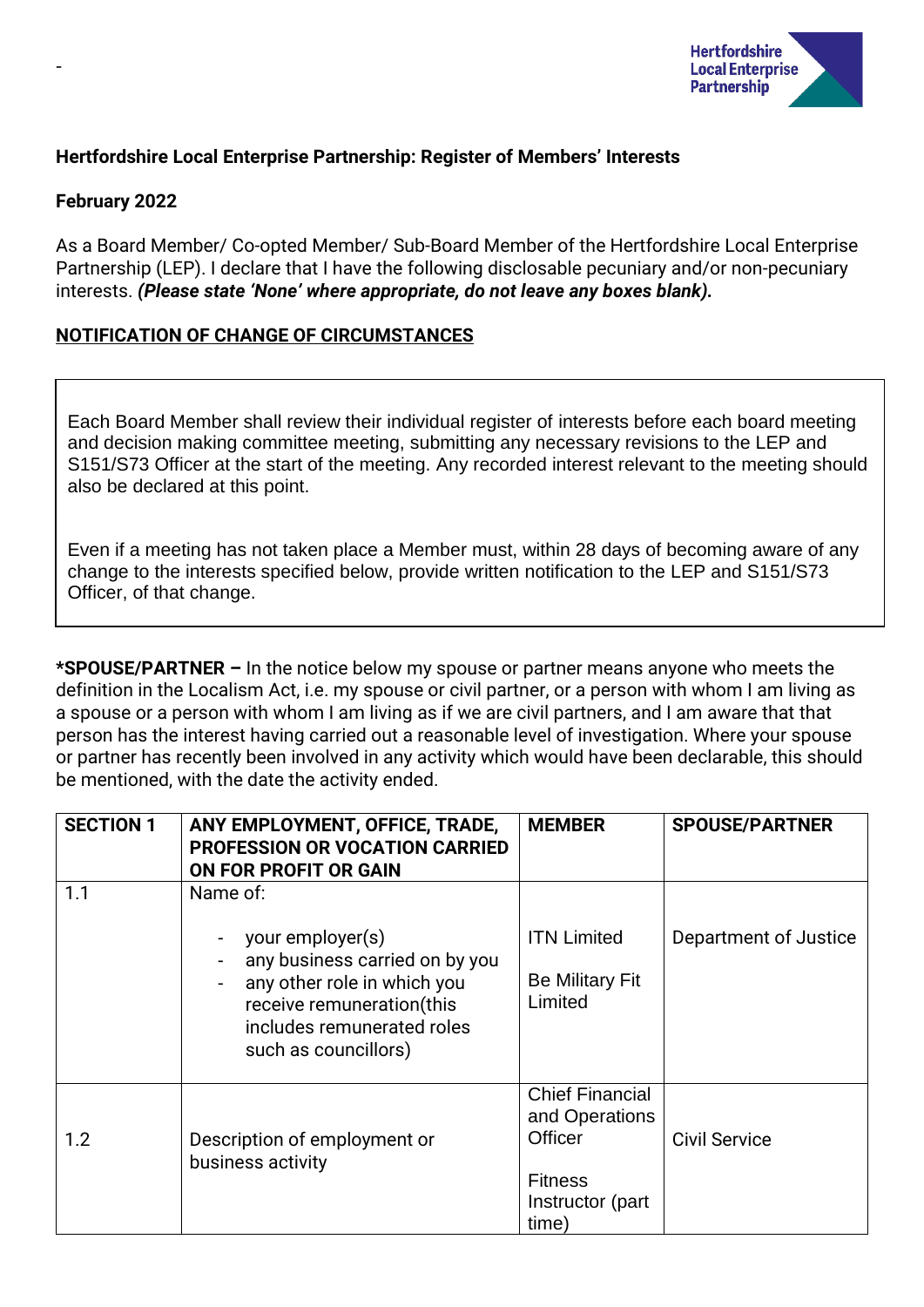

| 1.3              | The name of any firm in which you are<br>a partner                                                                                                                                                                                                                                                                                                                                                                                      |                    |                       |
|------------------|-----------------------------------------------------------------------------------------------------------------------------------------------------------------------------------------------------------------------------------------------------------------------------------------------------------------------------------------------------------------------------------------------------------------------------------------|--------------------|-----------------------|
| 1.4              | The name of any company for which                                                                                                                                                                                                                                                                                                                                                                                                       | <b>ITN Limited</b> |                       |
|                  | you are a remunerated director                                                                                                                                                                                                                                                                                                                                                                                                          | and Group          |                       |
|                  |                                                                                                                                                                                                                                                                                                                                                                                                                                         | Companies          |                       |
| <b>SECTION 2</b> | <b>SPONSORSHIP</b>                                                                                                                                                                                                                                                                                                                                                                                                                      | <b>MYSELF</b>      | <b>SPOUSE/PARTNER</b> |
| 2.1              | Any financial benefit obtained (other<br>than from the LEP) which is paid as a<br>result of carrying out duties as a<br>Member.                                                                                                                                                                                                                                                                                                         |                    |                       |
|                  | This includes any payment or financial<br>benefit from a Trade Union within the<br>meaning of the Trade Union and<br>Labour Relations (Consolidation) Act<br>1992 (a)                                                                                                                                                                                                                                                                   |                    |                       |
| <b>SECTION 3</b> | <b>CONTRACTS</b>                                                                                                                                                                                                                                                                                                                                                                                                                        | <b>MYSELF</b>      | <b>SPOUSE/PARTNER</b> |
| 3.1              | Any contract for goods, works or<br>services with the LEP which has not<br>been fully discharged by any<br>organisation named at 1.1                                                                                                                                                                                                                                                                                                    |                    |                       |
| 3.2              | Any contract for goods, works or<br>services entered into by any<br>organisation named at 1.1 where<br>either party is likely to have a<br>commercial interest in the outcome of<br>the business being decided by the LEP<br>in the forthcoming meeting.                                                                                                                                                                                |                    |                       |
| <b>SECTION 4</b> | <b>LAND OR PROPERTY</b>                                                                                                                                                                                                                                                                                                                                                                                                                 | <b>MYSELF</b>      | <b>SPOUSE/PARTNER</b> |
| 4.1              | Any interest you or any organisation<br>listed at 1.1 may have in land or<br>property which is likely to be affected<br>by a decision made by the LEP.<br>This would include, within the area of<br>the LEP:<br>Any interest in any land in the<br>LEP areas, including your<br>place(s) of residency<br>Any tenancy where the landlord<br>is the LEP and the tenant is a<br>body in which relevant person<br>has a beneficial interest | $WD17-$<br>Watford | WD17 - Watford        |

-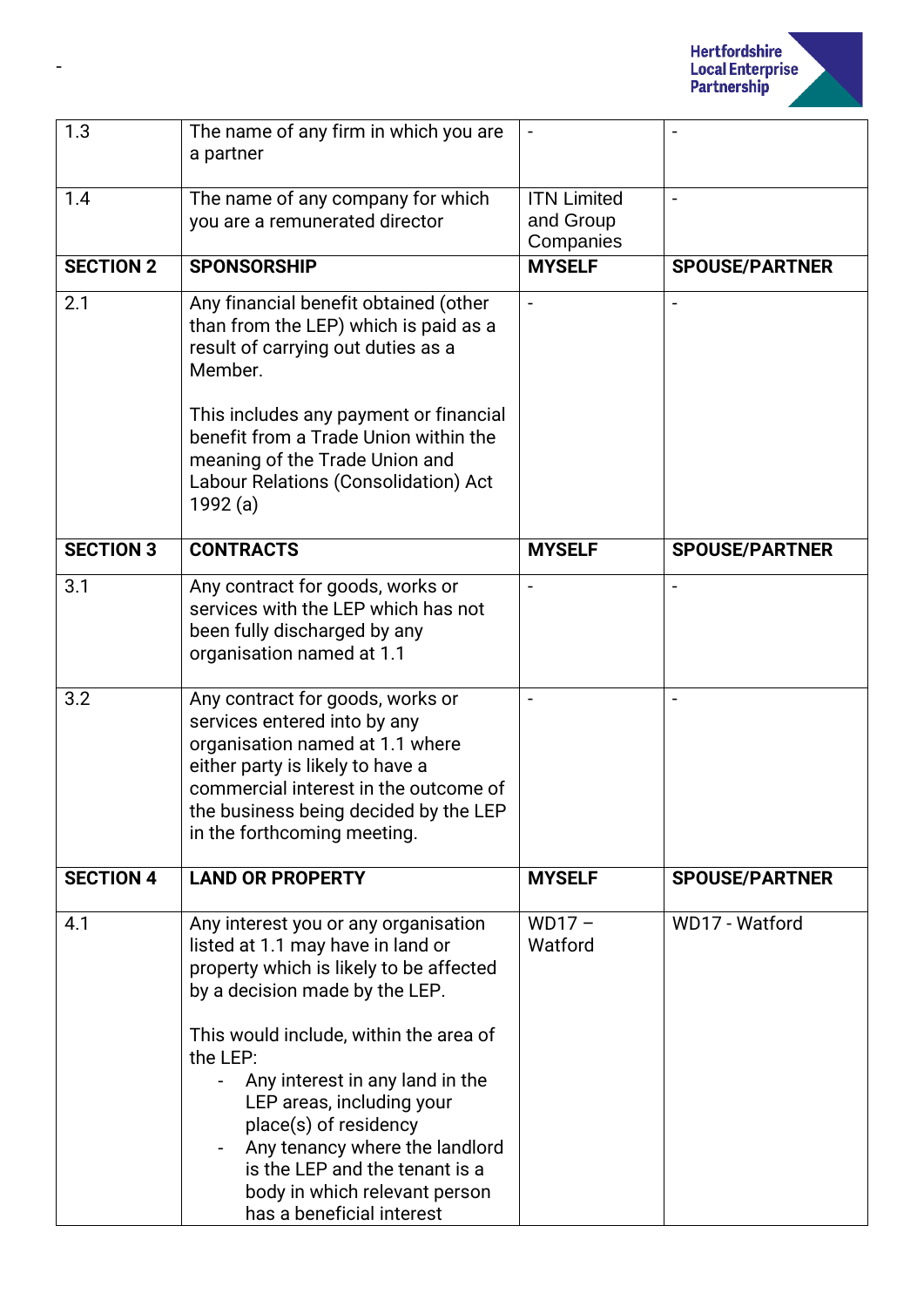

|                  | Any licence for a month or<br>longer to occupy land owned by<br>the LEP<br>For property interests, please state the<br>first part of the postcode and the Local<br>Authority where the property resides. If<br>you own/lease more than one property<br>in a single postcode area, please state<br>this.                                                                                                                                                                                                                                                                                                 |               |                       |
|------------------|---------------------------------------------------------------------------------------------------------------------------------------------------------------------------------------------------------------------------------------------------------------------------------------------------------------------------------------------------------------------------------------------------------------------------------------------------------------------------------------------------------------------------------------------------------------------------------------------------------|---------------|-----------------------|
| <b>SECTION 5</b> | <b>SECURITIES</b>                                                                                                                                                                                                                                                                                                                                                                                                                                                                                                                                                                                       | <b>MYSELF</b> | <b>SPOUSE/PARTNER</b> |
| 5.1              | Any interest in securities of an<br>organisation under 1.1 where:-<br>(a) that body (to my knowledge)<br>has a place of business or land<br>in the area of the LEP; and<br>(b) either-<br>the total nominal value of<br>(i)<br>the securities exceeds<br>£25,000 or one<br>hundredth of the total<br>issued share capital of<br>that body or;<br>(ii)<br>if the share capital of<br>that body is of more than<br>one class, the total<br>nominal value of the<br>shares of any one class<br>in which has an<br>interest exceeds one<br>hundredth of the total<br>issued share capital of<br>that class. |               |                       |
| <b>SECTION 6</b> | <b>GIFTS AND HOSPITALITY</b>                                                                                                                                                                                                                                                                                                                                                                                                                                                                                                                                                                            | <b>MYSELF</b> | <b>SPOUSE/PARTNER</b> |
| 6.1              | Any gifts and/or hospitality received<br>as a result of membership of the LEP<br>(above the value of £50)                                                                                                                                                                                                                                                                                                                                                                                                                                                                                               |               |                       |

-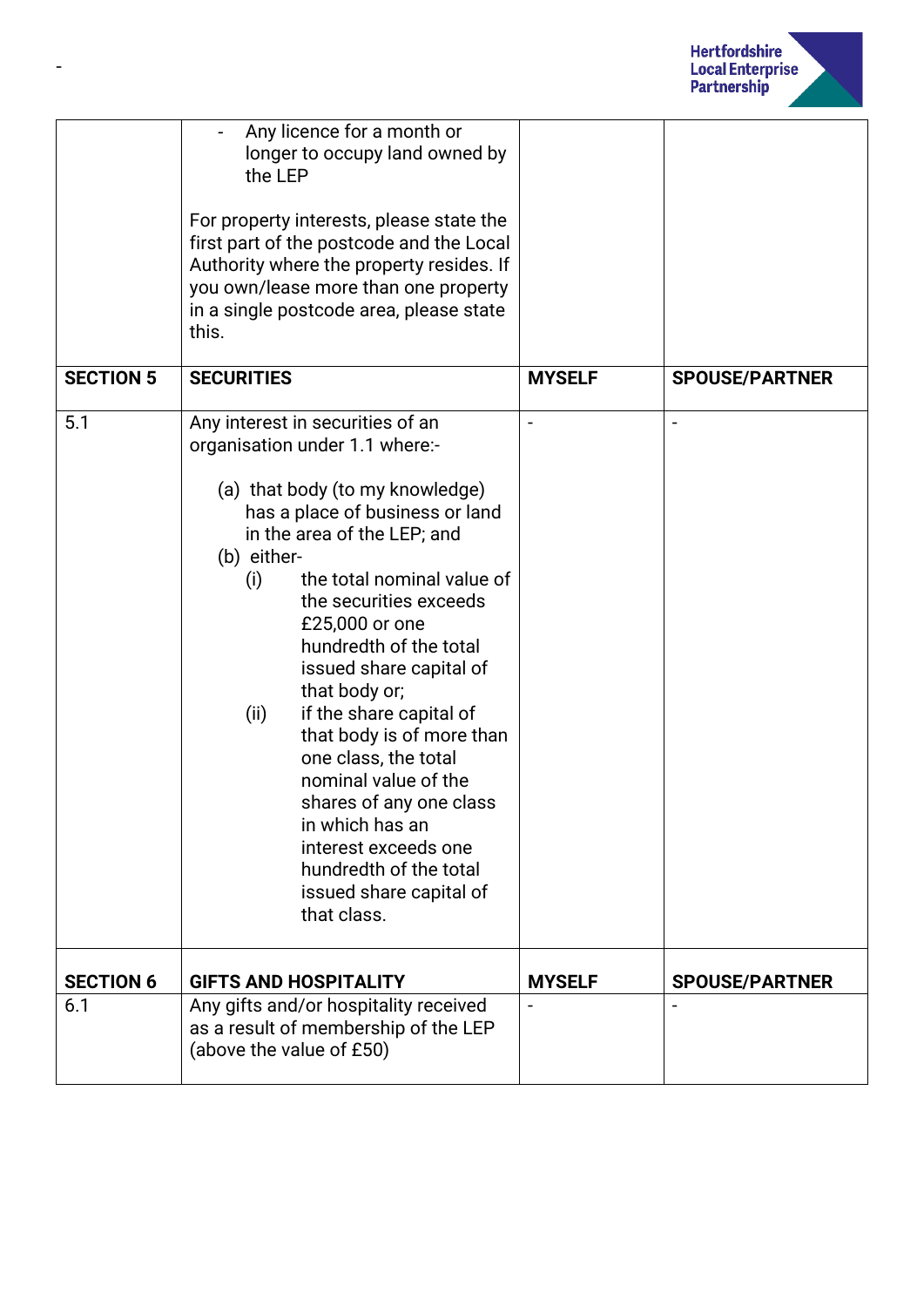

### **OTHER INTERESTS**

#### **Membership of Organisations**

I am a member of, or I am in a position of general control, a trustee of, or participate in the management of:

1. Any body to which I have been appointed or nominated by the LEP:

N/A

-

2. Any body exercising functions of a public nature - eg school governing body or another LEP:

N/A

3. Any body directed to charitable purposes:

N/A

4. Any body, one of whose principal purposes includes the influence of public opinion or policy (including any political party or trade union):

N/A

5. Any local authority (please state any interests you hold as LA leaders/cabinet members for LA land, resources and the LA's commercial interests):

N/A